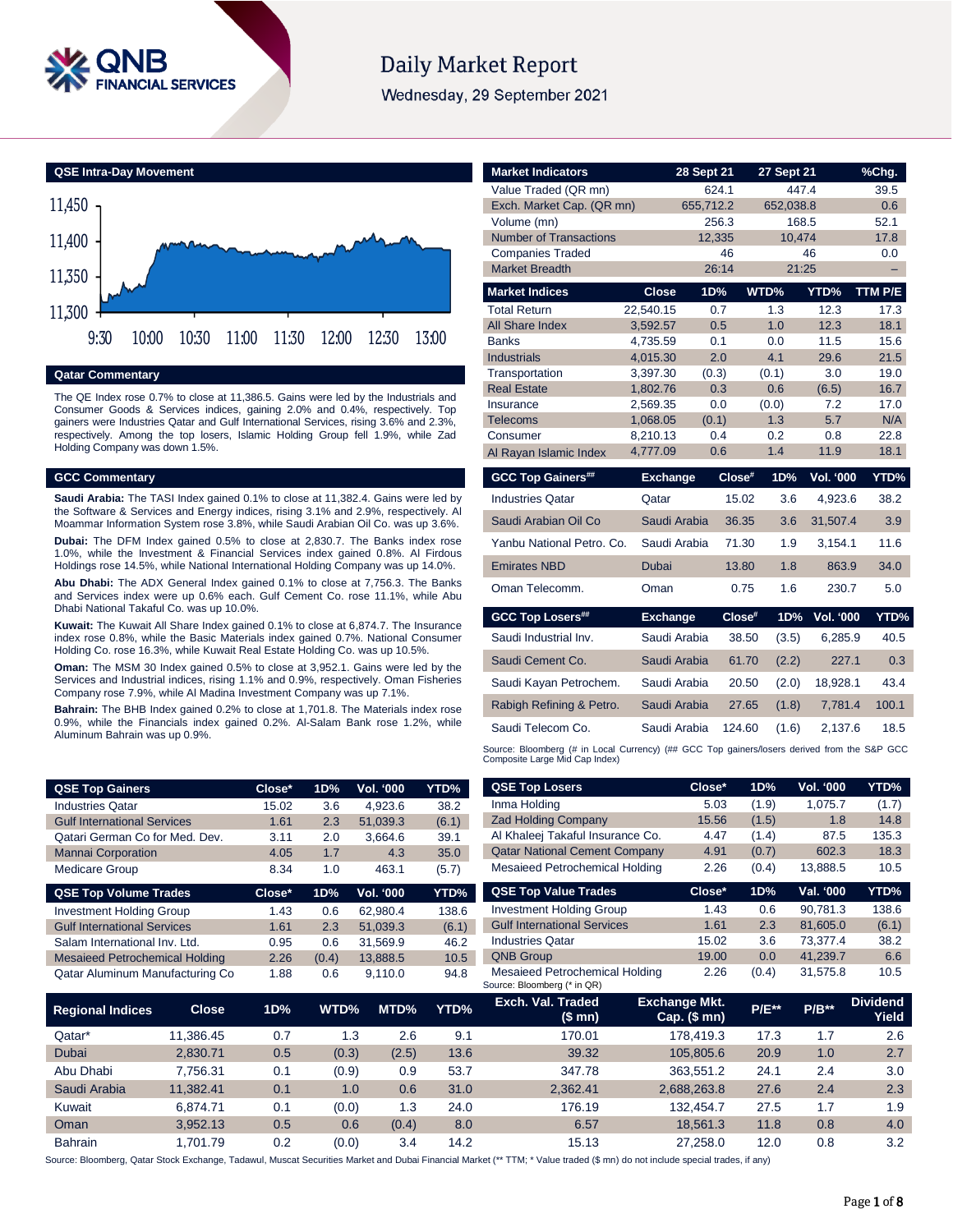### **Qatar Market Commentary**

- The QE Index rose 0.7% to close at 11,386.5. The Industrials and Consumer Goods & Services indices led the gains. The index rose on the back of buying support from GCC, Arab and foreign shareholders despite selling pressure from Qatari shareholders.
- Industries Qatar and Gulf International Services were the top gainers, rising 3.6% and 2.3%, respectively. Among the top losers, Islamic Holding Group fell 1.9%, while Zad Holding Company was down 1.5%.
- Volume of shares traded on Tuesday rose by 52.1% to 256.3mn from 168.5mn on Monday. Further, as compared to the 30-day moving average of 165.1mn, volume for the day was 55.2% higher. Investment Holding Group and Gulf International Services were the most active stocks, contributing 24.6% and 19.9% to the total volume, respectively.

| <b>Overall Activity</b>        | Buy %*   | Sell %*  | Net (QR)         |
|--------------------------------|----------|----------|------------------|
| Qatari Individuals             | 43.12%   | 41.55%   | 9,783,358.0      |
| <b>Qatari Institutions</b>     | 24.67%   | 33.32%   | (53,991,656.7)   |
| Qatari                         | 67.79%   | 74.87%   | (44, 208, 298.8) |
| <b>GCC Individuals</b>         | 0.54%    | 0.58%    | (247, 755.6)     |
| <b>GCC</b> Institutions        | 2.42%    | $2.11\%$ | 1,922,868.2      |
| <b>GCC</b>                     | 2.96%    | 2.69%    | 1,675,112.7      |
| Arab Individuals               | 10.31%   | 9.64%    | 4,205,979.5      |
| <b>Arab Institutions</b>       | $0.00\%$ | $0.00\%$ |                  |
| Arab                           | 10.31%   | 9.64%    | 4,205,979.5      |
| <b>Foreigners Individuals</b>  | 2.68%    | 2.27%    | 2,508,051.0      |
| <b>Foreigners Institutions</b> | 16.27%   | 10.53%   | 35,819,155.6     |
| <b>Foreigners</b>              | 18.94%   | 12.80%   | 38,327,206.6     |

Source: Qatar Stock Exchange (\*as a % of traded value)

# **Global Economic Data and Earnings Calendar**

#### **Global Economic Data**

| <b>Date</b> | <b>Market</b> | <b>Source</b>                           | Indicator                       | <b>Period</b> | Actual | <b>Consensus</b> | <b>Previous</b> |
|-------------|---------------|-----------------------------------------|---------------------------------|---------------|--------|------------------|-----------------|
| $09 - 28$   | US            | U.S. Census Bureau                      | Wholesale Inventories MoM       | Aug           | .20%   | 0.80%            | 0.60%           |
| $09 - 28$   | US            | U.S. Census Bureau                      | <b>Retail Inventories MoM</b>   | Aug           | 0.10%  | 0.50%            | 0.40%           |
| $09 - 28$   | US            | Conference Board                        | Conf. Board Consumer Confidence | Sep           | 109.3  | 115              | 115.2           |
| 09-28       | Germany       | GfK AG                                  | <b>GfK Consumer Confidence</b>  | Oct           | 0.3    | $-1.5$           | $-1.1$          |
| $09 - 28$   | France        | <b>INSEE National Statistics Office</b> | Consumer Confidence             | Sep           | 102    | 100              | -99             |

Source: Bloomberg (s.a. = seasonally adjusted; n.s.a. = non-seasonally adjusted; w.d.a. = working day adjusted)

#### **Earnings Calendar**

| Tickers     | Company Name                         | Date of reporting 3Q2021 results | No. of days remaining | Status |
|-------------|--------------------------------------|----------------------------------|-----------------------|--------|
| <b>QNBK</b> | QNB Group                            | 10-Oct-21                        |                       | Due    |
| QNCD        | <b>Qatar National Cement Company</b> | 10-Oct-21                        |                       | Due    |

Source: QSE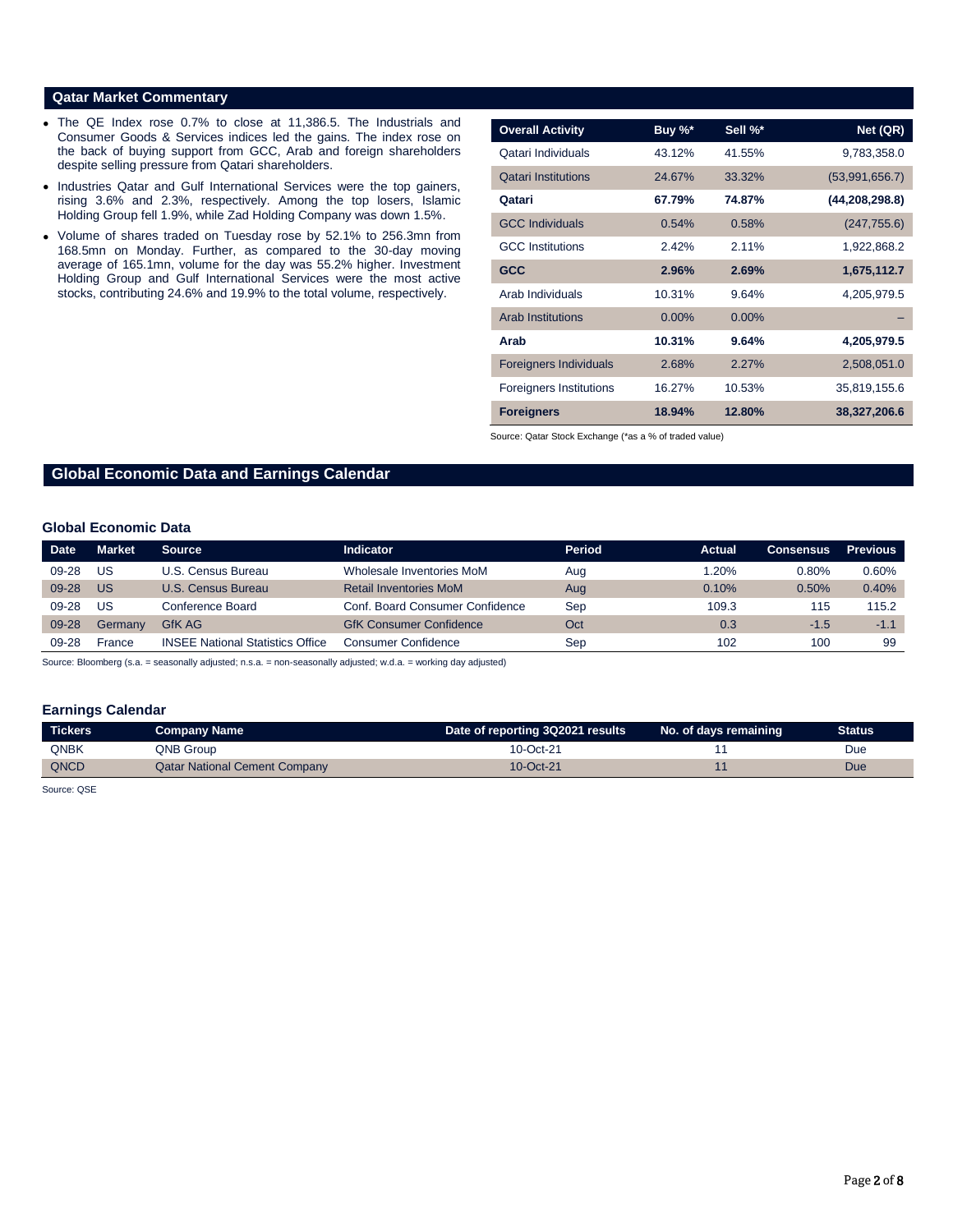## **News**

#### **Qatar**

- **DHBK board of directors approve to increase the non-Qatari ownership threshold to 100% –** Doha Bank (DHBK) board of directors decided, during the meeting held on September 26, 2021, and in accordance with the laws and decisions applicable to foreign investment ownership in Qatar shareholding companies, approved the amendment of the Articles of Association to increase the percentage of non-Qatari ownership to 100% subject to the approval of the concerned official authorities. Once the approvals are earned, the bank will convene an extraordinary general assembly, at a day and time to be announced later. (QSE)
- **Wasata Financial Services will start liquidity provision activity for Mekdam Holding from October 03 –** Qatar Stock Exchange announced that Wasata Financial Services will start liquidity provision activity for Mekdam Holdings from October 03, 2021. (QSE)
- **Qetaifan Projects, UK firms sign QR634mn MoU for school, hospital –** Qetaifan Projects, the master developer of Qetaifan Island North, signed a memorandum of understanding (MoU) and entered a partnership with leading companies in the UK for the development of two projects worth QR634mn (£1275mn) in Qatar. Qetaifan Projects managing director Sheikh Nasser bin Abdul Rahman Al-Thani signed the MoU with Aplomado Investments CEO Jeremy Bussey and James Van Den Heule, Director at Fenton Whelan, for the establishment of a British 5 star healthcare facility and British private school, which will be located on Qetaifan Island North. International Hospitals Group (IHG) is advising the partnership in identifying the operating partner for the healthcare facility. To contribute to the implementation and success of the new development partnership between British and Qatari companies, Aplomado Investments and Fenton Whelan are working with UK Export Finance, the UK government's export credit agency, which is providing an export credit loan to assist with project procurement and logistics. Located on a 6,010 square meters plot, the premiere healthcare center will provide 8,500 square meters of state-of-the-art medical facilities and cutting-edge healthcare services. (Gulf-Times.com)
- **Qatar's OPEC decision will boost its energy independence –** Speaking at a Future of the Oil and Gas Industry conference, Pulitzer prize-winning author and global energy expert Daniel Yergin said that the Covid-19 pandemic has revealed that the global gas market is more resilient than its oil counterpart. According to Mckinsey, the world is witnessing a new global energy transformation, in which liquefied natural gas (LNG) will not only show resilience but also be the fastest-growing fossil fuel between 2020and 2035. When, one year before the pandemic in 2018, the world's largest exporter of LNG, Qatar, announced its decision to pull out of OPEC, it ended nearly 60 years of membership of the international oil producers' cartel. The withd rawal from OPEC membership did not mean that Qatar was getting out of the oil business altogether; it was simply withdrawing from an organization that governs oil markets. The decision came against the background of an oil price war between major OPEC member countries Saudi Arabia and Russia. Rather than become entangled in the disagreement, Qatar apparently decided to focus on the development of its own national energy resources. (Bloomberg)
- **World-class projects key in attracting FDI to Qatar, says Qetaifan Projects official –** Ambitious undertakings, such as the QR634mn (£1275mn) British school and medical facility to rise in Qetaifan Island North, reflect the keenness of the Qatari government's bid to attract more foreign direct investments

(FDI), an official of Qetaifan Projects said. Sheikh Nasser bin Abdul Rahman al-Thani, managing director of Qetaifan Projects, said the memorandum of understanding (MoU) and partnership he signed with UK specialist real estate developer, Fenton Whelan, and UK investment and development firm, Aplomado Investments Ltd, "shows the concerted efforts of government bodies and institutions in the country." Speaking at the signing ceremony, Sheikh Nasser said Qatari government bodies and institutions "have worked and are still working to provide an attractive investment environment for foreign investments. "And perhaps the most prominent of these efforts is starting to implement the freehold law for non-Qataris, which would provide the local market with international standards and options that work on developing and revitalizing sectors, such as tourism, hospitality, entertainment, and, of course, real estate development," he said. (Gulf-Times.com)

- **CRA publishes results of Quality of Service audit of mobile networks 2020 –** The Communications Regulatory Authority (CRA) published on September 28, on its website the summary results report of its extensive audit of mobile networks that was conducted from September to December 2020 aimed at assessing the improvements of the Quality of Service (QoS) levels offered by the telecom service providers in Qatar: Ooredoo Qatar (ORDS) and Vodafone Qatar (VFQS). The audit measured some of the Key Performance Indicators of the services provided by the Service Providers, which are in line with the standards and conditions of the licenses granted to them by the CRA and the applicable regulatory framework. The audit covered mobile voice calls, Short Message Service, and mobile Internet data services which include the service provided through the Fifth Generation (5G) network. The audit was conducted during the peak hours of working days on more than 55,000 samples that were collected from different areas in Qatar including main roads and highways, major pedestrian areas as well as several indoor locations. The CRA used its QoS systems in addition to the latest versions of devices and smartphones, to obtain results that reflect the experience of mobile telecom consumers in Qatar. (Gulf-Times.com)
- **Qatar Airways increases shareholding in major international airlines despite Covid-19 pandemic –** Qatar Airways has increased its shareholding in two major international airlines despite the Covid-19 pandemic, which has hit global aviation hard. During the year under review, the national airline also participated in the restructuring plan of a major South American carrier. Despite the "unprecedented" challenges, 2020/21 saw Qatar Airways stand in support of its industry peers by increasing its shareholding in International Consolidated Airlines Group (IAG) and Cathay Pacific Airways as well as participating in the restructuring plan of LATAM Airlines Group, Qatar Airways said in its 'Annual Report 2021'. In July 2020, IAG announced its proposal to undertake a capital increase of €2.7bn by the issuance of right shares. Qatar Airways subscribed for 25.1% in proportion to its shareholding in the company, providing much-needed support to IAG during the most difficult times in the history of aviation. Cathay Pacific, Hong Kong's flag carrier, raised \$1.5bn from its shareholders, with Qatar Airways contributing by subscribing for shares in proportion to its shareholding of 9.99%. In May 2020, LATAM Airlines Group initiated a voluntary reorganization and restructuring of debt, under Chapter 11 protection in the United States, and Qatar Airways – one of its largest shareholders – supported the South American carrier by providing a cash injection of \$250mn. (Gulf-Times.com)
- **Qatar Airways gets \$3bn state aid after huge loss –** Qatar Airways said it received \$3bn in state aid to weather the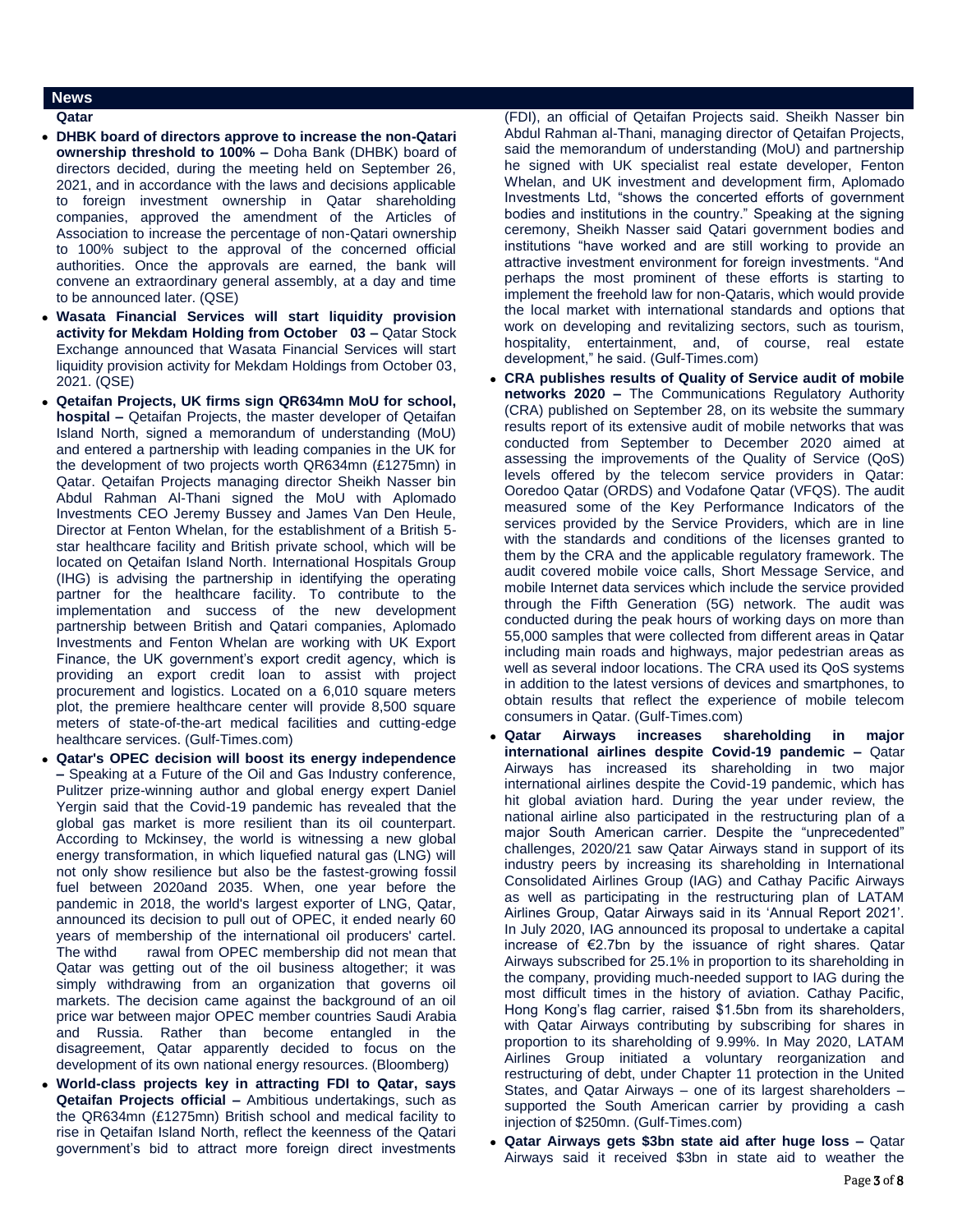coronavirus travel downturn and to offset losses it blamed on the cost of grounding aircraft. The airline reported an overall loss of \$4.1bn for the year to March 31, double the figure for the same period the year before. Without the cost of grounding its Airbus A380 and A330 aircraft, Qatar Airways reported an underlying operating loss for the year of \$228.3mn compared with \$310mn the previous year. (Bloomberg)

- **Qatar Airways named 'Airline of the Year' by Skytrax for record 6th time –** Qatar Airways has been announced as 'Airline of the Year' by the international air transport rating organization, Skytrax, in addition to securing five additional awards - World's Best Business Class, World's Best Business Class Airline Lounge, World's Best Business Class Airline Seat, World's Best Business Class Onboard Catering and Best Airline in the Middle East. The airline continues to stand alone at the top of the industry having now won the main prize for an unprecedented sixth time (2011, 2012, 2015, 2017, 2019 and now 2021), Qatar Airways said in a statement. (Gulf-Times.com)
- **Kamco Invest: Qatar project contracts surge 215% in 1H2021 –** Qatar was the most active player among the GCC peers in the regional project market with Doha reporting 215% jump YoY in value during the first half of 2021, according to Kamco Invest. "Qatar recorded the biggest 1H2021 contracts awarded during 1H2020" Kamco said in its latest project update for the Gulf region. As per Qatar's 2021 budget document, Ashghal will sew new projects of QR47.5bn, which includes QR35.2bn for development of existing areas and new citizens lands; QR5.8bn for maintenance; QR4.9bn for drainage and estuaries; and QR1.6bn for roads and public place beautification projects. Qatar has identified new projects valued at QR54bn in the medium term; even as the Ministry of Finance, in cooperation with the Public Works Authority (Ashghal) is working on implementing a strategic plan by linking targeted performance indicators for new projects. (Gulf-Times.com)
- **Property Finder Qatar: Qatar real estate market to reach stable pricing index in 2022 –** Qatar is expected to reach a stable pricing index in the coming year, despite the current price and supply fluctuations, according to Property Finder Qatar, the country's leading property platform. "The slowdown impact of the pandemic continues to significantly affect the market; however, sale transactions and rental deals are rising as investors and property buyers look to take advantage of lower market prices," says Property Finder Qatar, Country Manager, Afaf Hashem. The platform reports shifts in rental price; which have allowed many to upgrade their accommodation, and others to take advantage of affordable prices for smaller units, such as studios. According to the Ministry of Justice's Real Estate Bulletin; 2Q2021 saw 1,244 sales transactions, valued at over QR6bn. (Qatar Tribune)
- **Qatar to showcase mega projects, investment opportunities at Expo 2020 –** Qatar will showcase mega projects that have been completed to host the FIFA World Cup 2022 and other investment opportunities as part of its diversification plans at the Expo 2020 Dubai, which is taking place from October 1 until March 31, 2022. (Gulf-Times.com)
- **Qatar Tourism participates in Seatrade Cruise Global 2021 –** Qatar, represented by a delegation comprising of government and private agencies, and spearheaded by Qatar Tourism and Mwani Qatar, is participating in the Seatrade Cruise Global Exhibition and Conference. Taking place in Miami from September 28 to 30, this global platform brings together leaders from the cruise industry to explore the latest industry trends. With participants from 140 countries, Seatrade Cruise Global will have more than 700 exhibitors from sectors including ports and destinations, ship equipment and shipbuilding,

entertainment, environment and health, hospitality, information technology, and much more. (Gulf-Times.com)

- **Saudi Foreign Ministry's undersecretary meets Qatar's ambassador –** The Undersecretary of the Ministry of Foreign Affairs for Political and Economic Affairs in the Kingdom of Saudi Arabia Eid bin Mohammed Al Thaqafi met with HE the Ambassador of the State of Qatar to the Kingdom of Saudi Arabia Bandar bin Mohammed Al Attiyah. The meeting dealt with reviewing bilateral cooperation between the two countries. (Gulf-Times.com)
- **Two 2022 World Cup stadiums to be inaugurated in Qatar in November –** Two stadiums for the 2022 World Cup in Qatar will be inaugurated during the Arab Cup in November, organizers said. The Al Bayt stadium will welcome fans for the first time to host Qatar's opener against Bahrain, while the Ras Abu Aboud stadium will do the honors for the encounter between the UAE and Syria. The FIFA Arab Cup 2021 is set to kick off on November 30, with 16 teams from across the Arab world. Already in October, another World Cup stadium, Al Thumama, will have its curtain raiser when it hosts the 49th Amir Cup final between Qatar Stars League sides Al Rayyan and Al Sadd. The inauguration, scheduled for October 22, will mark the completion of the fifth stadium for the World Cup after Khalifa International, Al Janoub, Education City and Ahmad Bin Ali. The 40,000-seat arena will also be one of six Qatar 2022 venues to be featured during the FIFA Arab Cup later this year. All eight World Cup stadiums will be ready well in advance ahead of the tournament, which kicks off on November 21, 2022. The inauguration date of the Lusail Stadium, which will host the World Cup final, has yet to be announced. (Bloomberg)
- **Transport Engineering Conference & Exhibition to begin on October 4 –** The Transport Engineering Conference and Exhibition will be held from October 4 to 6, at the Ritz-Carlton– Doha, the Organizing Committee announced at a press conference. The conference is being organized by the Qatar Society of Engineers under the patronage of the Ministry of Transport and Communications (MoTC). (Qatar Tribune) **International**
- **US consumer confidence hits seven-month low as nearterm economic outlook dims –** US consumer confidence fell to a seven-month low in September as a relentless rise in COVID-19 cases deepened concerns about the economy's near-term prospects, fitting in with expectations for a slowdown in growth in the third quarter. The survey from the Conference Board on Tuesday showed consumers less interested in buying a home and big-ticket items such as motor vehicles and major household appliances over the next six months. Consumers were also not as upbeat in their views of the labor market as in the prior month. Economic activity has cooled in recent months as the boost from pandemic relief money faded and infections flared up, driven by the highly contagious Delta variant of the coronavirus. Labor and raw material shortages have also chipped away at growth. "But given that wave seems to be cresting, there's hope confidence just hit its nadir," said Robert Frick, corporate economist at Navy Federal Credit Union in Vienna, Virginia. "Assuming predictions of Delta dropping hold true, this setback may be a three-month trough during the recovery rally." The Conference Board said its consumer confidence index dropped to a reading of 109.3 this month from 115.2 in August. The third straight monthly decline pushed the index to the lowest level since February. The measure, which places more emphasis on the labor market, has dropped 19.6 points from a peak of 128.9 in June. It was in contrast with the University of Michigan's survey of consumers, which showed sentiment stabilizing early this month. Economists polled by Reuters had forecast the consumer confidence index nudging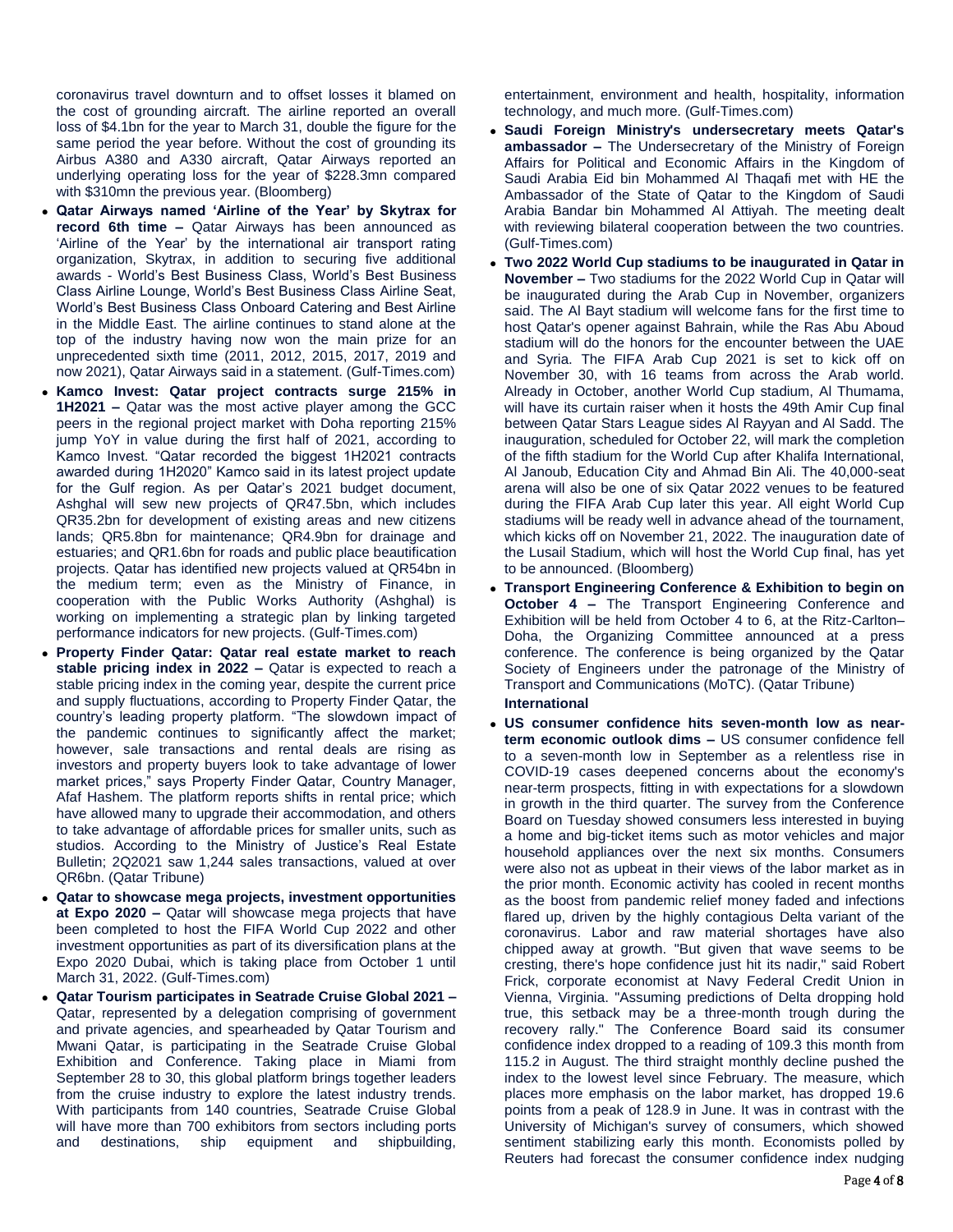up to 114.5. "These back-to-back declines suggest consumers have grown more cautious and are likely to curtail spending going forward," said Lynn Franco, senior director of economic indicators at the Conference Board in Washington. Politicians in Washington bickering over extending the federal government's borrowing capabilities are also casting a cloud. Treasury Secretary Janet Yellen told lawmakers on Tuesday that the government could run out of cash by October 18 unless the US Congress raised the debt limit. (Reuters)

- **ECB's Lagarde, Panetta warn against tightening too soon –** European Central Bank President Christine Lagarde and board member Fabio Panetta on Tuesday urged patience before tightening the ECB's ultra-easy policy as the Eurozone economy emerges from a pandemic-induced slump. With price pressures steadily building on a slew of factors, from higher energy prices to supply bottlenecks, Eurozone borrowing costs have risen in recent weeks as investors bring forward their interest rate hike expectations. But Lagarde and Panetta stressed the ECB should not jump the gun. "The key challenge is to ensure that we do not overreact to transitory supply shocks that have no bearing on the medium term," Lagarde told an ECB conference. "We will only react to improvements in headline inflation that we are confident are durable and reflected in underlying inflation dynamics," she told the ECB Forum on Central Banking. "We see no signs that this increase in inflation is becoming broadbased across the economy." Panetta later added that the ECB should "effectively support aggregate demand, avoiding premature actions that could drive up bankruptcies". Overnight index swaps price in a 10-basis=point rate hike three years from now, compared with five or six years down the line as recently as late August. Inflation could rise as high as 4% by the end of this year, twice the rate of its target. But Lagarde argued that price growth will then quickly sink back below the bank's target and languish under its 2% objective for years to come. "The fact that inflation can move moderately above target for a transitory period allows us to be patient about tightening policy until we are certain that such improvement is sustained," she said. "We still need an accommodative monetary policy stance to exit the pandemic safely and bring inflation sustainably back to 2%." Adding to her case for patience, wage growth remains muted and unemployment is not expected to fall below its pre-crisis level until the second quarter of 2023. A big policy move is still expected in December, when the bank is likely to decide to end a 1.85tn Euro pandemic emergency stimulus scheme. The big question then will be whether more standard measures will be ramped up to pick up the slack. (Reuters)
- **GfK: German consumer morale brightens heading into October –** The mood among German consumers brightened unexpectedly heading into October to reach its highest level in a year and a half, a survey showed on Tuesday, in a sign that households continue to support the recovery in Europe's largest economy. The GfK institute said its consumer sentiment index, based on a survey of around 2,000 Germans, rose to 0.3 points for October, from a revised -1.1 points a month earlier. The reading compared with a Reuters forecast for -1.6. Both economic and income expectations improved significantly while the propensity to buy rose slightly, GfK said. Consumers became more optimistic in light of falling coronavirus infections that the fourth wave in the pandemic could be less pronounced than many feared, the survey showed. "That is why many consumers can once again see scope for restrictions to be eased further," GfK consumer expert Rolf Buerkl said in a statement. But Buerkl cautioned that even if consumer sentiment had almost reached its pre-crisis level, it was still too early for talk of a fundamental trend shift. "Instead, we must first see how the infection situation develops in the winter months

and if new restrictions become necessary," he added. Consumer spending drove a 1.6% economic expansion in Germany in the second quarter, providing support for an economy which is struggling with supply bottlenecks in manufacturing. The German government expects the economy to pick up steam in the third quarter but business activity is likely to cool again in the final three months of the year. (Reuters)

- **French consumer confidence stronger than expected in September –** French consumer confidence improved more than expected in September as households' concerns about unemployment eased, a monthly survey showed on Tuesday. The INSEE official statistics agency said its consumer confidence index rose to 102 from 99 in August, hitting its highest level since June. The improvement brought confidence back to pre-pandemic levels and beat the average forecast of 100 in a Reuters poll of 15 economists. With the economy rebounding strongly as the coronavirus crisis subsides, households' concerns about unemployment fell to their lowest level since February 2020, just before the outbreak began in France. The number of people registered as seeking work at unemployment agencies has fallen sharply since April, and the Labor Ministry said jobless claims dropped 51,100 in August to 3,308,700, just above the level seen before the crisis started. (Reuters)
- **Italy sets 2021 GDP target at 6%, deficit/GDP at 9.5% –** Italy forecasts economic growth of 6% this year following the record contraction of 8.9% in 2020, two government sources said on Tuesday, while the budget deficit is targeted at 9.5% of gross domestic product (GDP). The 6% GDP growth forecast is an upward revision from a projection of 4.5% set in April, while the new deficit goal of 9.5% is a sharp reduction from the previous 11.8% estimate. The lower deficit will drive Italy's debt-to-GDP ratio below the previous 159.8% goal, but it will still be above the 2020 level of 155.6% and mark a new post-war record, the sources said. They were not immediately able to give the new target, but said the debt would be targeted to follow a downward trend over the next few years. The new forecasts were agreed at a meeting of key coalition figures on Tuesday and will be formalized in the government's twice-yearly Economic and Financial Document (DEF) to be approved by the cabinet on Wednesday. The DEF will set new economic and public finance targets for 2021-2024. Economy Minister Daniele Franco told Tuesday's meeting the forecasts in the DEF would allow additional spending of up to 1 percent of GDP, or around 16 billion euros, between 2022 and 2024, sources present at the meeting said. The document will form the framework for Rome's 2022 budget to be presented in mid-October. The DEF will target GDP growth of more than 4.5% in 2022, one of the sources said. Rome set a 4.8% goal in April. (Reuters)
- **China will keep normal monetary policy as long as possible, says central bank governor –** China's central bank governor Yi Gang said China will stay with normal monetary policy settings for as long as possible, and that the yield curve can also maintain a normal and upward sloping shape. "China will prolong the time it implements normal monetary policy as much as possible," Yi said in an article published on the People's Bank of China website on Tuesday. China's potential economic growth rate is still expected to remain in the range of 5% to 6%, he said. China stood pat on its benchmark lending rate for corporate and household loans for the 17th straight month at its September fixing, matching market expectations. Some analysts expect another cut to the amount of cash banks must hold in reserve later this year, after a cut in July, although officials' comments earlier this month cooled expectations for imminent easing. The world's second-largest economy rapidly recovered from a pandemic-induced slump last year, but recent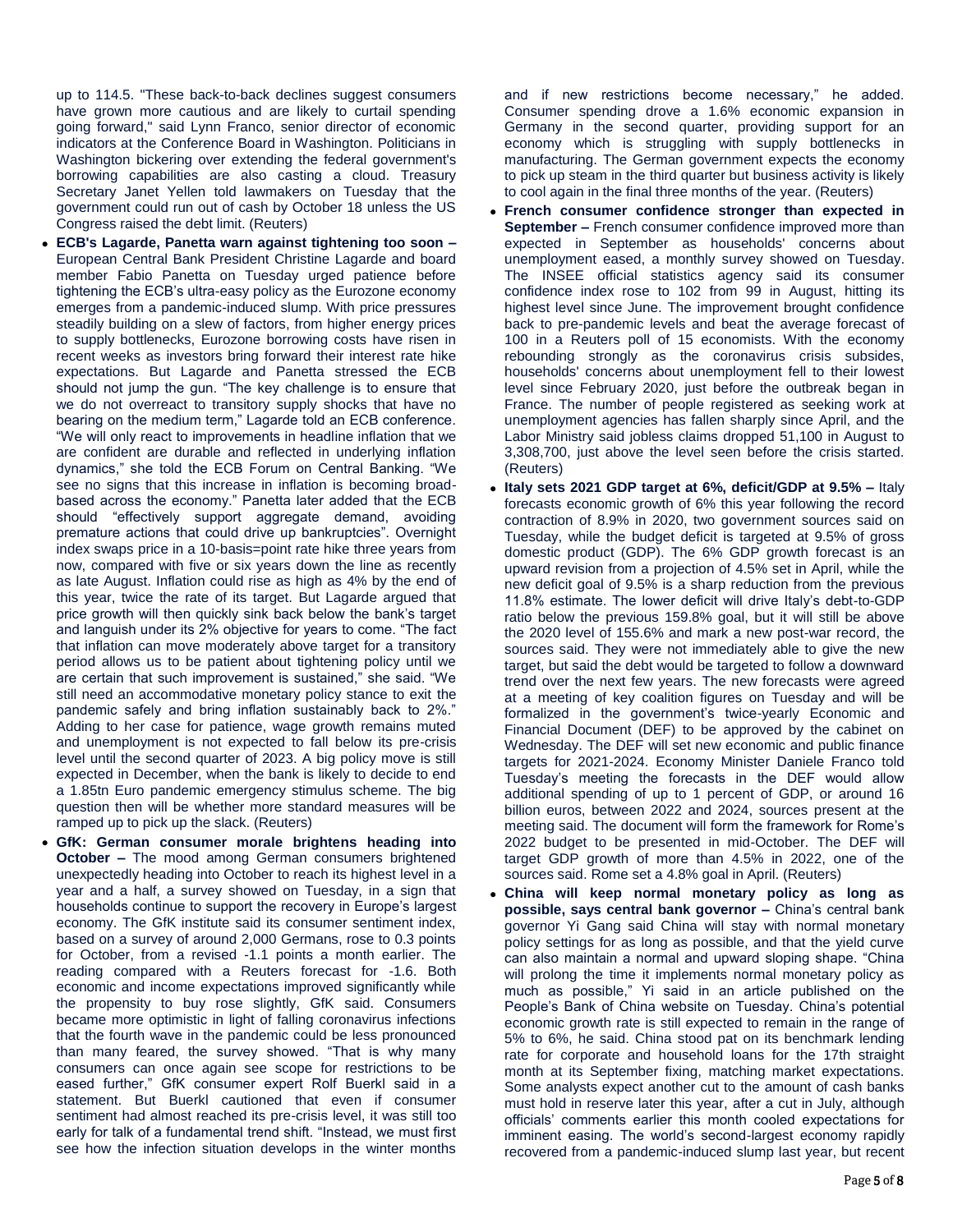data showed momentum weakening, with the vast manufacturing sector facing higher raw material costs and production bottlenecks, and more recently, electricity rationing. After gross domestic product (GDP) expanded a record 18.3% on year in the January-March period, growth slipped to 7.9% in the second quarter. China has set a GDP growth target of "over 6%" for 2021, one which analysts think it will meet comfortably. Goldman Sachs cut China's economic growth forecast for 2021 to 7.8% from 8.2% on Tuesday, citing downward pressures. (Reuters)

 **Brazil central bank eyed hiking rates more than 100 bps –** Brazil's central bank weighed accelerating the world's most aggressive monetary tightening, minutes from its last policy meeting showed on Tuesday, but uncertainty about a postpandemic rebound led it to stay the course on 100-basis-point rate hikes. The minutes of the Sep. 21-22 meeting, when the bank raised its Selic policy rate to 6.25%, showed policymakers plan more increases of that size taking rates to "significantly restrictive" levels in order to hit their 2022 inflation target. The aggressive rate hikes have put Brazil on the front line of a global battle against climbing consumer prices, lifting its benchmark rate from a record-low 2.00% at the start of the year as 12 month inflation pushes into double digits. Still, the bank's ratesetting committee, known as Copom, conceded in Tuesday's minutes that their baseline scenario showed inflation "slightly above" the 2022 target for the first time, stirring debate about the need for even tougher policy. "Copom evaluated the costs and benefits of accelerating the pace of interest rate hikes," policymakers wrote in the minutes. Ultimately, they made another 100-basis-point hike last week and forecast the third in a row next month, citing "already effectively tightening monetary policy" and benefits of getting more data on Brazil's recovery before making bigger rate hikes. (Reuters)

### **Regional**

- **OPEC sees oil demand rebounding then plateauing after 2035 –** Demand for oil will grow sharply in the next few years as the global economy recovers from the pandemic, OPEC said, adding that the world needs to keep investing in oil production to avert a crunch even as the energy transition is under way. The view from the OPEC contrasts with others such as an International Energy Agency report, which in May said investors should not fund new oil projects if the world wants to reach net zero emissions. Oil use will rise by 1.7mn bpd in 2023 to 101.6mn bpd, OPEC said its 2021 World Oil Outlook, adding to robust growth already predicted for 2021 and 2022 OPEC, and pushing demand back above the pre-pandemic 2019 rate. (Zawya)
- **Mideast economy to recover to pre-pandemic levels this year –** The Middle East economy has almost recovered from pandemic losses, aided by higher oil output, progress in vaccination rollouts and easing of coronavirus related restrictions and is set to recover to pre-pandemic levels this year, a report said. Despite growing concerns globally and regionally over the delta variant, GDP in the Middle East is forecasted to grow by 2.6% this year, 0.2 percentage points (pp) higher than ICAEW's estimate last quarter, according to ICAEW's latest Economic Insight for the Middle East, compiled by Oxford Economics. An uptick in economic activity will see GDP growth accelerate further to 4.4% in 2022. (Zawya)
- **Saudi launches SR50bn plan to turn coastal region into tourism hub –** Saudi Arabia's crown prince Mohammed bin Salman launched a SR50bn strategy to develop the Aseer region on the Red Sea coast into a tourism hub that would attract 10mn visitors by 2030, state news agency SPA reported. (Reuters)
- **S&P affirms Saudi rating on expected rebound through 2024 –** S&P Global Ratings affirmed Saudi Arabia's A- (minus) credit rating with a stable outlook, expecting a rebound in growth through 2024 driven by higher oil prices, eased OPEC production quotas and a large vaccine rollout in the kingdom. After the COVID-19 pandemic weighed on the economy, Saudi Arabia has returned to ambitious investment projects linked to its strategy of weaning the economy off oil, S&P said. Significant investments are being made by the Public Investment Fund, the kingdom's sovereign wealth fund, and other entities in both the oil and non-oil sectors. The rating agency sees Saudi Arabia's deficit dropping from 11.2% last year to 4.3% in 2021, while averaging 5.7% between this year and 2024. Real GDP growth is expected to average 2.4% in the same period after contracting 4.1% in 2020. (Reuters)
- **Saudi Arabia's SIIG and Petrochem plan merger through share exchange –** Saudi Industrial Investment Group (SIIG) and the National Petrochemical Company (Petrochem) have signed a non-binding agreement on a proposed merger, they said. The deal would involve a share exchange offer from SIIG to acquire the 50% of Petrochem it does not already own, the companies said in separate bourse statements. SIIG would pay Petrochem's shareholders by issuing new shares in SIIG and Petrochem would be delisted. Petrochem's shareholders would receive 1.27 shares in SIIG in exchange for each share they own in Petrochem. (Reuters)
- **Saudi energy firm ACWA sets IPO price at top end of range –** ACWA Power International, one of Saudi Arabia's main vehicles for building renewable energy projects, set the offer price for its initial public offering at the top of a range as investors flock to share sales in the kingdom. The power producer, which will be 44% owned by Saudi Arabia's sovereign wealth fund after the IPO, said it'll sell shares at SR56 apiece after institutional part of the offering ended. It will raise \$1.2bn for ACWA and value the company at \$10.9bn. Demand for stock offerings in Saudi Arabia has never been higher. Arabian Internet and Communications Services Co., also known as solutions by STC, attracted over SR471bn in orders for its IPO earlier this month. Plenty more are in the pipeline, including the stock exchange itself and the specialty chemicals business of Saudi Basic Industries Corp. (Bloomberg)
- **Saudi approves license for National Bank of Egypt branch, SPA reports –** Saudi Arabia's cabinet approved the license for the National Bank of Egypt to open a branch in the kingdom, Saudi state news agency SPA reported. (Reuters)
- **Saudi Petrochemical rivals merge to create \$11bn company –** Saudi Industrial Investment Group offered to take over all of National Petrochemical Co. and create one of the largest manufacturers of chemicals in the Middle East, just as prices soar. The all-share deal will merge two companies with a combined market capitalization of \$11.2bn and comes amid increasing consolidation among Saudi Arabia's industrial firms as they seek to build scale and improve profitability. Saudi Industrial Investment Group, known as SIIG, wants to swap 1.27 of its shares of each of National Petrochem's, according to a statement. The transaction will value National Petrochem at SR24bn. (Bloomberg)
- **Saudi's MAHARAH subsidiary signs MoU to acquire stake in medical company –** Saudi Arabia's Maharah Human Resources Co (MAHARAH) has announced that its subsidiary Growth Avenue Investment Company has signed an MoU to acquire an 85% stake in Alshifa Al Arabia Medical Company. The company specializes in home healthcare services and operating medical centers, the company said in a statement to Tadawul, the Saudi Stock Exchange. The MoU has a duration of six months. (Zawya)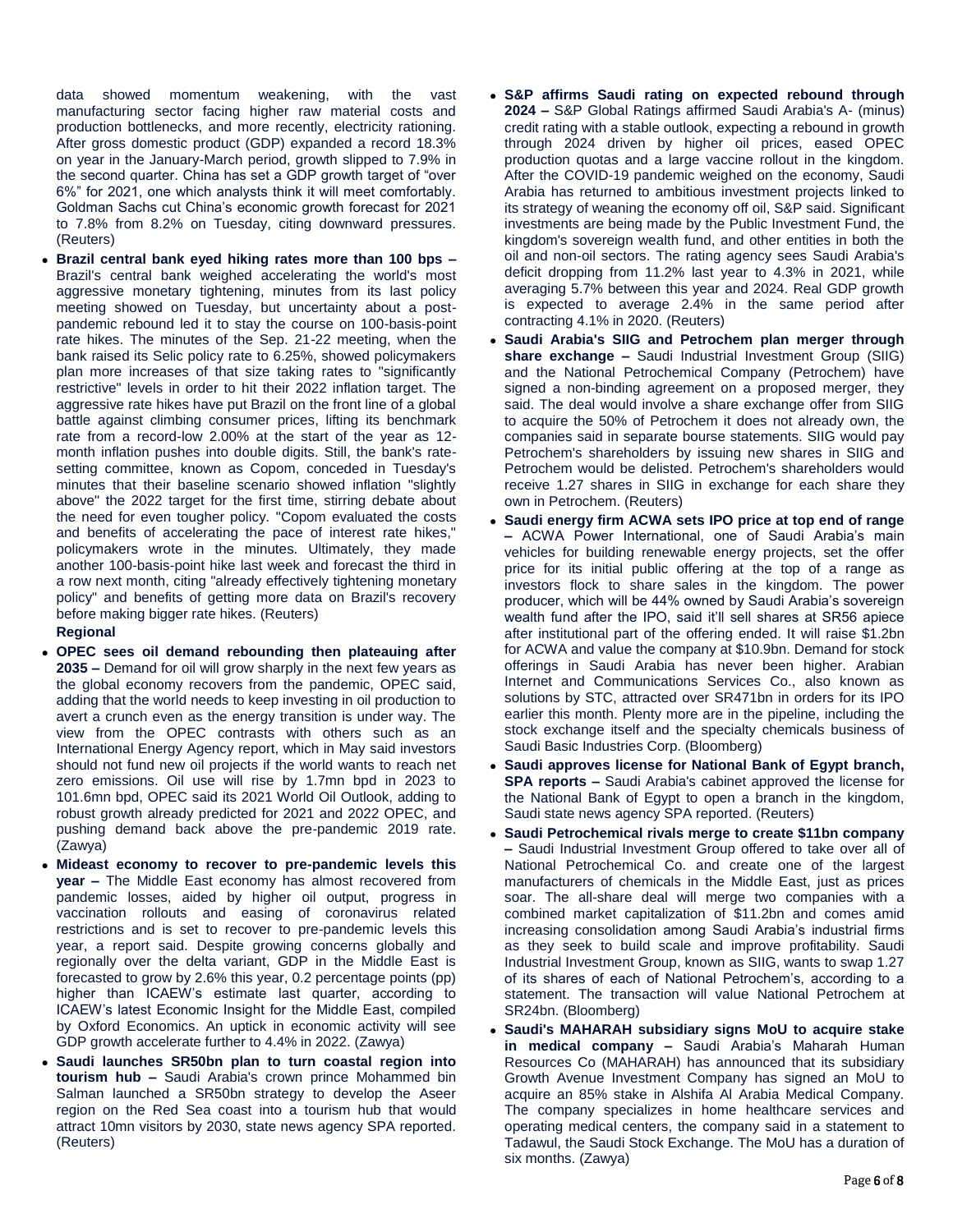- **Saudi Arabia's Red Sea giga project to develop luxury mountain resort –** Saudi Arabia's The Red Sea Development Company (TRSDC), which is backed by the kingdom's sovereign fund PIF, will develop a new luxury mountain resort as the giga project moves closer to welcoming its first guests in 2022. Desert Rock resort will comprise 60 keys and is designed by US-based Oppenheim Architecture. The 48 villas and 12 hotel rooms will offer visitors views of the wadi vistas in the western region of the kingdom – with some of the rooms to be built into mountain rock. (Zawya)
- **Solutions by STC to begin trading on Tadawul September 30 –** Arabian Internet and Communications Services Co., also known as solutions by STC, will debut trading on the main market on September 30, Saudi Arabia's Tadawul exchange said a statement. (Bloomberg)
- **Saudi Arabia's August M3 money supply rises 7.9% from year ago –** Saudi Arabian Central Bank in Riyadh has published data on monetary aggregates for August on website. M2 money supply rises 5.2% from year ago. M1 money supply rises 5.7% from year ago. (Bloomberg)
- **Saudi Arabia official reserves rise to highest since November –** Official reserve assets of Saudi Arabia rose SR49.7bn, or 3%, from the previous month to SR1.71tn in August, according to Saudi Arabian Monetary Agency figures. Reserves unchanged from the same period last year. Gold unchanged YoY at SR1.62bn. Foreign currency reserves down 3.7% MoM, 25% YoY to SR475.7bn riyals. Special Drawing Rights (SDR) up 164% MoM, 166% YoY to SR82.3bn. IMF reserve position unchanged MoM, up 18% YoY to SR14.4bn. (Bloomberg)
- **Tribunal awards UAE's Dana Gas \$607mn in supply dispute with Iran's NIOC –** An international arbitrational tribunal has awarded UAE-based energy firm Dana Gas \$607.5mn in damages in one of its gas supply dispute cases with the National Iranian Oil Company (NIOC). In a statement to the Abu Dhabi Securities Exchange (ADX) where its shares trade, Dana Gas said a second arbitration with a much larger claim is currently underway, with the final hearing fixed for October of next year (2022) in Paris, and for which a final award on damages is expected the following year in 2023. (Zawya)
- **Kuwait sells KWD240mn 182-day bills; bid-cover 11.54 –** Kuwait sold KWD240mn of bills due March 29, 2022. Investors offered to buy 11.54 times the amount of securities sold. The bills have a yield of 1.25% and settled September 28. (Bloomberg)
- **Bahrain's balanced budget delay unlikely to deter debt investors –** Bahrain's delaying of its fiscal balance programme, which pushes a zero-deficit target by two years to 2024, is unlikely to deter investors from buying its debt, amid expectations of continued support from richer Gulf allies. The heavily indebted Gulf state said on Sunday that data from February 2020, before the impact of the COVID-19 pandemic, showed Bahrain had exceeded targets set in a medium-term fiscal plan aimed at balancing the budget by 2022. Due to the coronavirus crisis last year, however, it postponed the target year for a balanced budget to 2024, and announced plans to hike a value-added tax to boost state coffers. (Reuters)
- **Bahrain govt scraps NOGA, transfers control to oil ministry –** Bahrain's government has abolished the National Oil and Gas Authority (NOGA) and handed over all its functions to the country's oil ministry. According to a royal decree (No 99/2021) from His Majesty King Hamad bin Isa Al Khalifa all financial appropriations allocated for NOGA in the state budget and all its rights and obligations shall be transferred to the Ministry of Oil.

All NOGA's employees will also be transferred to the said ministry with the same rights and benefits. (Zawya)

 **Bahrain Bourse suspends trading on United Paper Industries –** Bahrain Bourse said trading on United Paper Industries has been suspended from September 29. Bahrain Bourse cited preparation for delisting process on suspension in statement. (Bloomberg)